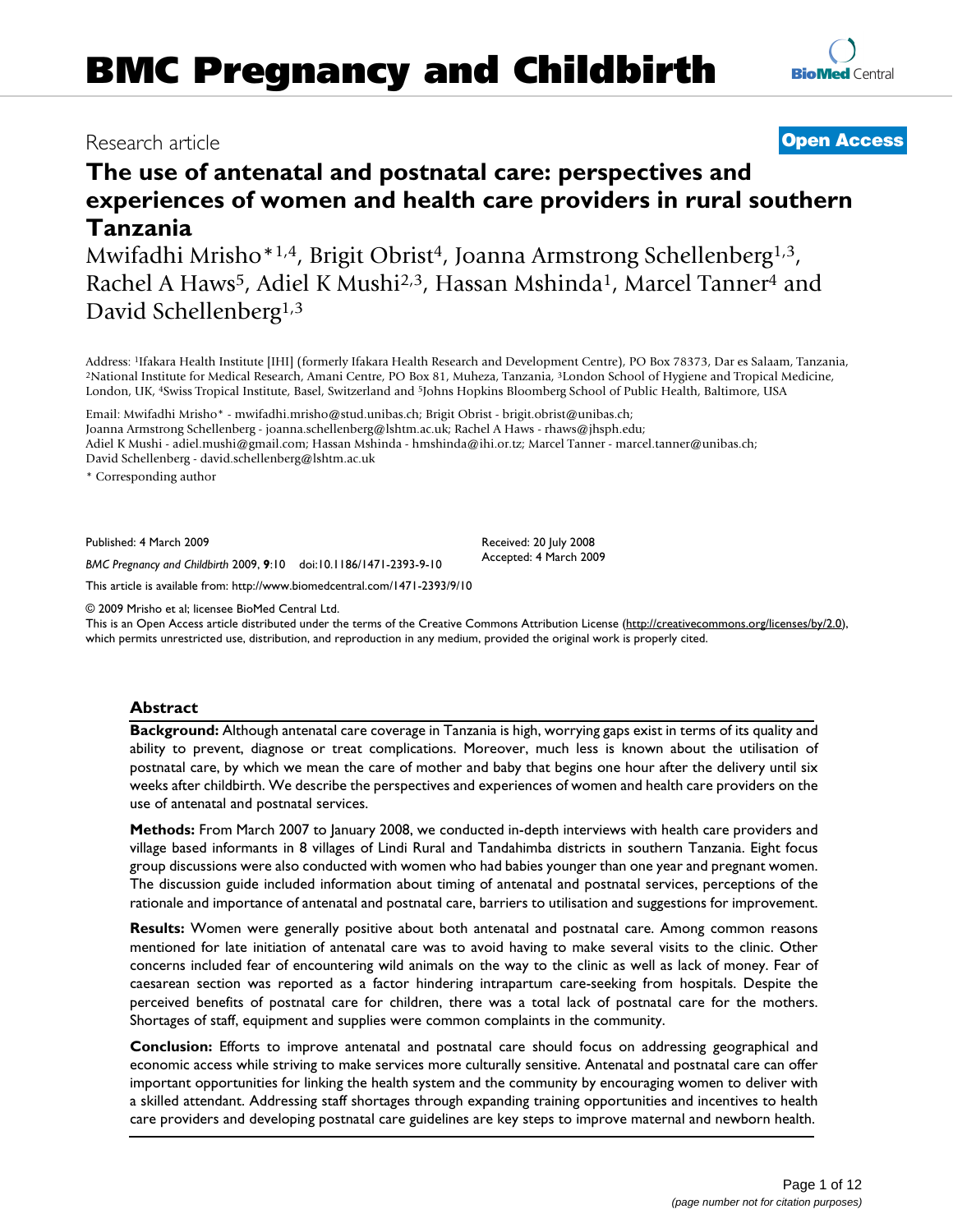### **Background**

Improving maternal and newborn health requires strengthening of existing evidence-based interventions in antenatal care (ANC) and postnatal care (PNC) (Table [1\)](#page-1-0). Specifically, this includes packages in tetanus immunization, syphilis screening and treatment, and malaria prophylaxis. In developed countries, 97% of women make at least one antenatal visit; 99% deliver with a skilled attendant; and 90% make at least one postnatal visit [[1](#page-9-0)]. In developing countries coverage of at least one ANC visit is relatively high at 69% in Sub-Saharan Africa, compared to 54% in Asia [\[2\]](#page-9-1). According to Demographic and Health Survey (DHS) data from 23 African countries, two-thirds of women in Sub-Saharan Africa give birth at home, but only 13% of all women receive a postnatal visit within two days [\[3\]](#page-9-2). Although attendance at ANC is encouraging, worrying gaps exist in provision, and coverage statistics are usually based on women who have only one ANC visit, whereas four visits are recommended, and ANC quality varies ([[4](#page-9-3)[-6\]](#page-10-0)). Much less is known about the utilisation of PNC, the importance of which has recently been emphasized [\[4\]](#page-9-3).

Most maternal deaths occur during labour, delivery or the first 24 hours postpartum, and most intrapartum complications cannot be reliably predicted or prevented, though most can be successfully treated with prompt and appropriate diagnosis and care ([[7](#page-10-1),[8\]](#page-10-2)). The neonatal period is only 28 days but accounts for 38% of all deaths in children younger than 5 years [[9](#page-10-3)]. ANC and PNC have the potential to contribute to reducing maternal and child morbidity and mortality ([\[10](#page-10-4)[-13\]](#page-10-5)). The World Health Organisation (WHO) has been strongly advocating improvements of maternal health services as part of its Safe Motherhood Initiative (SMI). Regular antenatal care has long been viewed as important for identifying a small minority of women who are at increased risk of adverse pregnancy outcomes and for establishing good relations between the women and their health care providers [\[14](#page-10-6)]. The study conducted in India reported that women who had received a high level of antenatal care were about four times as likely to use skilled assistance at delivery compared to women who received low levels of antenatal care [[15](#page-10-7)].

However, poor quality of routine ANC has been documented in terms of its ability to prevent, diagnose or treat complications [\[10](#page-10-4)]. Recent studies have challenged the potential of ANC to reduce maternal mortality ([\[7](#page-10-1)[,16](#page-10-8)]). Both quality and coverage are essential to maximise impact. Impediments to the effective delivery of ANC and PNC include geographical, financial and cultural barriers ([\[17](#page-10-9)[-20](#page-10-10)]). An estimated seven out of every ten women who do not give birth in a facility are not currently receiving PNC [[4](#page-9-3)]. Policies and programs have largely overlooked this critical period, hindering efforts to meet the

<span id="page-1-0"></span>**Table 1: Components of antenatal and postnatal care**

**Routine Antenatal Care**

- Focused ANC Visits and referral: 1st visit: before 16 weeks of gestation, 2nd visit: from 20 to 24 weeks of gestation, 3rd visit: from 28 to 32 weeks of gestation & 4th visit: from 36 to 40 weeks of gestation, referral and follow-up should be given to pregnant women with complications.

- Early detection and diagnosis of disease/abnormality ie quick check, history taking, physical examination, laboratory investigation & decision making.
- At least 2 doses of tetanus toxoid vaccination
- -Screening and management of pre-eclampsia

- Counseling on health promotion: Intermittent preventive treatment for malaria in pregnancy, insecticide-treated nets, personal hygiene, diet and nutrition, danger signs

- Prevention of mother-to-child transmission (PMTCT) of Human Immunodeficiency Virus (HIV)

- Birth and emergency preparedness: Identify place of birth, preparing essential items, identify at least two blood donors, prepare fund for transport, identify decision maker family members

#### **Routine postnatal care**

- For the mother: Promotion of healthy behaviours, danger sign recognition and family planning

- For the baby: Promotion of healthy behaviours – hygiene, warmth, breastfeeding, danger sign recognition and provision of eye prophylaxis and immunisations according to local policy

- Extra care for low birthweight babies or babies born to HIV-positive mothers and babies with other special needs.

Adapted from Lawn, J., Kerber, K., 2006. Opportunity for Africa's Newborns: Practical data, policy and programmatic support for newborn care in Africa. eds. PMNCH. Cape Town and Ministry of health-Tanzania: Focused antenatal care malaria and syphilis during pregnancy: Orientation package for service providers. *Ministry of Health and Social Welfare, RCH Unit and NMCP, Dar es Salaam, United Republic of Tanzania; 2004*.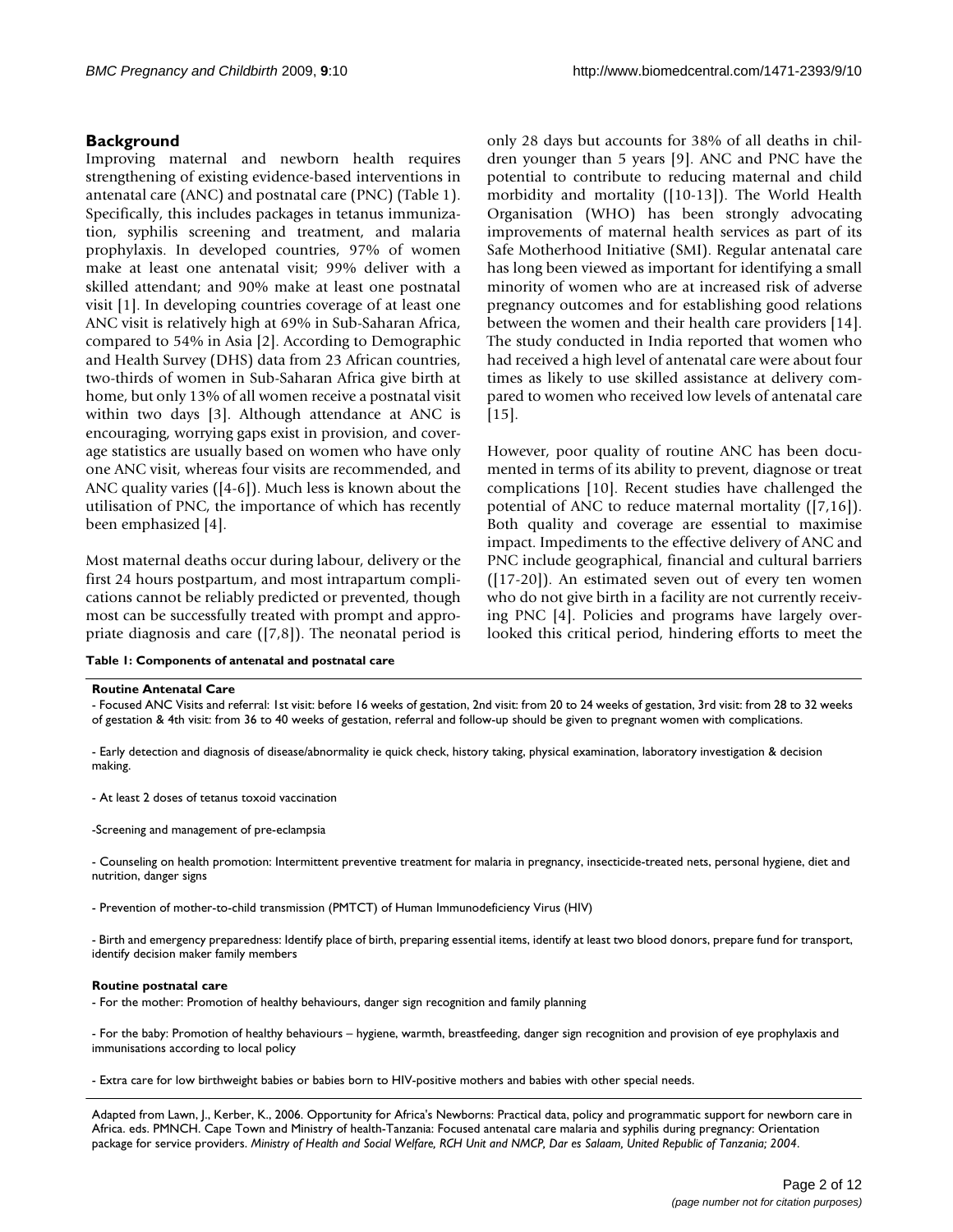Millennium Development Goals (MDGs) for maternal and child survival [\[21\]](#page-10-11).

In Tanzania, where this study was conducted, 94% of women make at least one antenatal visit, but only 47% give birth with a skilled attendant [\[22](#page-10-12)] Since 2002 the Tanzania Ministry of Health and Social Welfare (TMoHSW) has promoted the four-visit focused ANC approach ([[23,](#page-10-13)[24\]](#page-10-14)). Although pregnant women are advised to start attending ANC before the 16<sup>th</sup> week of gestation, and services are free, more than 80% of pregnant women initiate ANC later than 17 weeks of gestation  $([22, 23]).$  $([22, 23]).$  $([22, 23]).$  $([22, 23]).$  $([22, 23]).$ 

The postnatal period (or called postpartum, if in reference to the mother only) is defined by the WHO as the period beginning one hour after the delivery of the placenta and continuing until six weeks (42 days) after the birth of an infant [[25\]](#page-10-15). Care during this period is critical for the health and survival of both the mother and the newborn [[3\]](#page-9-2). The 2004–5 Tanzania Demographic and Heath Survey (TDHS) data reports that only 13% of women have the recommended one or more postpartum care visit within two days of delivery, with rates as low as 2% in some regions[\[22](#page-10-12)]. Currently, there are no guidelines for postnatal care. The Reproductive and Child Health Section (RCHS) of the Ministry of Health and Social Welfare [Tanzania] is in the process of developing new PNC guidelines to be used country-wide [personal communication with Dr Georgina Msemo, the focal point for neonates, 5<sup>th</sup> May 2008].

ANC and PNC services are key health interventions for reducing maternal and newborn morbidity and mortality. Although the current rate of ANC uptake is encouraging, detailed information about the actual quality and effectiveness of ANC in practice is scant ([[10,](#page-10-4)[26](#page-10-16)]). This is largely because the packages vary so much from place to place in terms of components, timing, frequency of visits, and provider [\[27](#page-10-17)]. Similarly, little evidence is available for the packaging of interventions for routine PNC for mother and newborn ([[4](#page-9-3),[27](#page-10-17)[,28\]](#page-10-18)). Improvement in ANC and PNC can potentially reduce maternal mortality ratio (currently 578 per 100,000 live births) for Tanzania [\[3\]](#page-9-2) and newborn mortality rate, which is 43 per 1000 live births in the study area ([[22,](#page-10-12)[29](#page-10-19)]). Here we describe the perspectives and experiences of women and health care providers with regard to use of ANC and PNC in order to identify opportunities for improving maternal and newborn health services.

# **Methodology**

# *Study area*

The study was conducted in Lindi Rural and Tandahimba Districts in southern Tanzania, a study area that has been

described in detail elsewhere ([[30](#page-10-20)[,31](#page-10-21)]). In brief, these areas have a total population of about 300,000 people [[32](#page-10-22)]. Lindi Rural has highland areas as well as low-lying plains with major permanent rivers (Lukuledi, Matandu and Mavuji). There are two main rainy seasons, November to December and February to May. The area has a wide mix of ethnic groups, most common being Yao, Makonde, Mwera and Matumbi. These groups frequently intermarry and are predominantly Muslim. Health services are delivered by the public health system. These consist of a network of dispensaries, health centers and hospitals that offer varying quality of care. There are also a few private not-for-profit dispensaries and hospitals run by Christian mission organisations. Three-quarters of the population live within about 5 km of their nearest facility [\[29](#page-10-19)]. Routine immunisation is the basis of the EPI activities. On a regular basis vaccines for measles, diphtheria, pertussis, tetanus, polio and tuberculosis, are provided in health facilities all over the country. Vaccinations are given in static, out-reach, and mobile health facilities. The immunisation schedule including the above vaccines stretches over the child's first year and tetanus vaccination is given to women of childbearing age [[33\]](#page-10-23). In Lindi and Mtwara regions, the proportion of heads of household and women of reproductive age (15–49 years) with no education was 35% and 27% respectively. Thirty-eight percent of a representative sample of 19,007 women aged 15–49 years interviewed in July and August 2004 had experienced the loss of at least one child [\[29\]](#page-10-19).

# *Methods*

Data was collected within a framework of ethnographic fieldwork for a larger project assessing community acceptability of intermittent preventive treatment for malaria in infants during March and April 2007. Follow-up data collection was carried out during January 2008. Using a network of female village based informants (VBI) in 8 villages of Lindi Rural and Tandahimba districts ([\[30](#page-10-20),[31\]](#page-10-21)), we conducted a series of in-depth interviews (N  $= 16$ ; N = 8 with VBI, N = 8 with health care providers (HCP)) and focus group discussions (FGD;  $N = 8$ ).

Each FGD was conducted in groups of 6 to 8 women with babies aged less than one year of age as well as pregnant women with similar backgrounds and experiences [\[34](#page-10-24)]. In total, 74 respondents participated in FGD and in-depth interviews. Participants in FGDs included 58 women of whom, 39 had young child less than one year old and 19 were pregnant. Almost all women who participated in FGD and in-depth interviews were aged between 15–42 years and had completed primary school education. Both in-depth interviews and FGD were intended to gather information about the timing and perceived reasons for ANC and PNC; services available in ANC and PNC; perceptions about the importance of ANC and PNC; home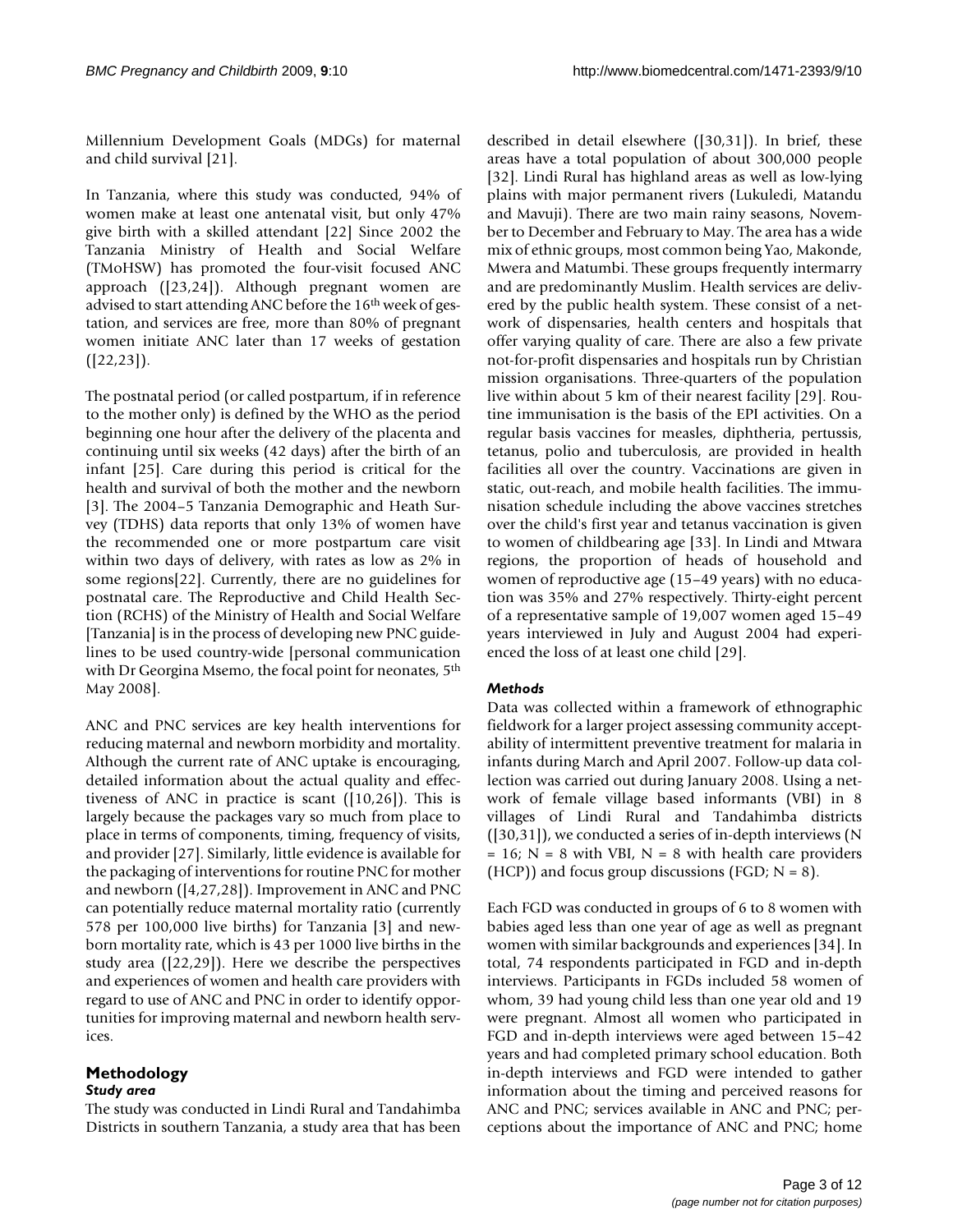births and barriers to ANC and PNC; and lastly, suggestions on how to improve ANC and PNC (see Table [2](#page-3-0)). The FGD generally took place at the VBI's home. Before the FGD, the moderator introduced all participants, explained the general topics of discussion and encouraged all participants to contribute their ideas. An experienced moderator led the discussions with support from a notetaker, with both taking notes. The FGDs were recorded using an MP3 voice recorder. After the FGD, the note-taker and the moderator reviewed their handwritten notes. After revision of notes, the transcripts were typed and exported to NVivo 2 [[35\]](#page-10-25) qualitative data analysis software. Data analysis compared responses from both the indepth interviews and FGDs. We triangulated responses from in-depth interviews with VBIs and HCPs as well as FGDs with mothers of infants and pregnant women. We found that the responses were in accordance with each other for most of the results. The only exception to this was for barriers to births and suggestions for improvement of ANC and PNC services. For these results we have shown the differences among the sources. Our major key themes emerged as a result of the interview guide (shown in Table [2](#page-3-0) below) and the coded transcripts from the FGDs and in-depth interview.

We obtained informed consent verbally at the start of each interview or FGD. Most health care providers were not willing to be recorded, but gave their consent to be interviewed. Interviews with health care providers were done at their workplace and at a time that was convenient for them, particularly when there were few or no clients. In these cases, the analysis was done from written notes. Confidentiality of all study participants was assured and village names have been encoded in this manuscript. We chose a qualitative approach in order to improve our understanding of community views and perceptions regarding ANC and PNC services.

# *Ethical approval*

The study was undertaken within the framework of the assessment of the community effectiveness of Intermittent Preventive Treatment for malaria in infants (IPTi). We received ethical approval from the local and national institutional review boards (Ifakara Health Institute and the National Tanzania Medical Research Co-coordinating Committee) through the Tanzania Commission for Science and Technology. In addition ethical and research clearance was also obtained from institutional review board of the London School of Hygiene and Tropical Medicine, UK, and Ethics Commission of the Cantons of Basel-Stadt and Basel-Land, Switzerland.

# **Results**

From the analysis, five major themes emerged (i) Timing and reasons for attending ANC and PNC; (ii) Perceived services available at ANC and PNC; (iii) Perceptions about the importance of ANC and PNC; (iv) Home births and barriers to ANC and PNC; and lastly, (v) Suggestions to improve ANC and PNC. Each theme will be examined separately below.

# *Timing and reasons for attending ANC and PNC*

Although women are advised to initiate ANC by 16 weeks of pregnancy, and some women had initiated ANC early, the majority began to attend the clinic at or after 17 weeks. Some women were reported to initiate ANC at the 18th or

<span id="page-3-0"></span>**Table 2: Questions included in the topic guide used during FGDs and in-depth interviews**

#### **ANC**

- 1. How early do women go for ANC? Why do they go at that time? (In what month of pregnancy? Why earlier or later?)
- 2. How often do they go to ANC? Why do they go at that time?
- 3. What kinds of services do they receive in ANC?
- 4. Do women think ANC helps their pregnancy?
- 5. How important do women seem to think ANC is?
- 6. If women do not go for ANC, what are their reasons?
- 7. What are the merits and demerits of ANC? What are barriers to accessing ANC?
- 8. Why do women go to the clinic for ANC, yet mostly deliver at home?
- 9. Are all mothers abiding to their clinic dates?
- 10. What in your opinion should be improved?

#### **PNC**

- 1. How early do women go for PNC? (In what day/month after delivery?)
- 2. How often do they go for PNC?
- 3. What kinds of services do they receive in PNC? Are they satisfied?
- 4. What do women think PNC does to help their babies and themselves?
- 5. How important do women seem to think PNC is?
- 6. If women don't go for post-natal care, what are their reasons?
- 7. What are the merits and demerits of PNC; what are barriers to accessing PNC?
- 8. What in your opinion should be improved?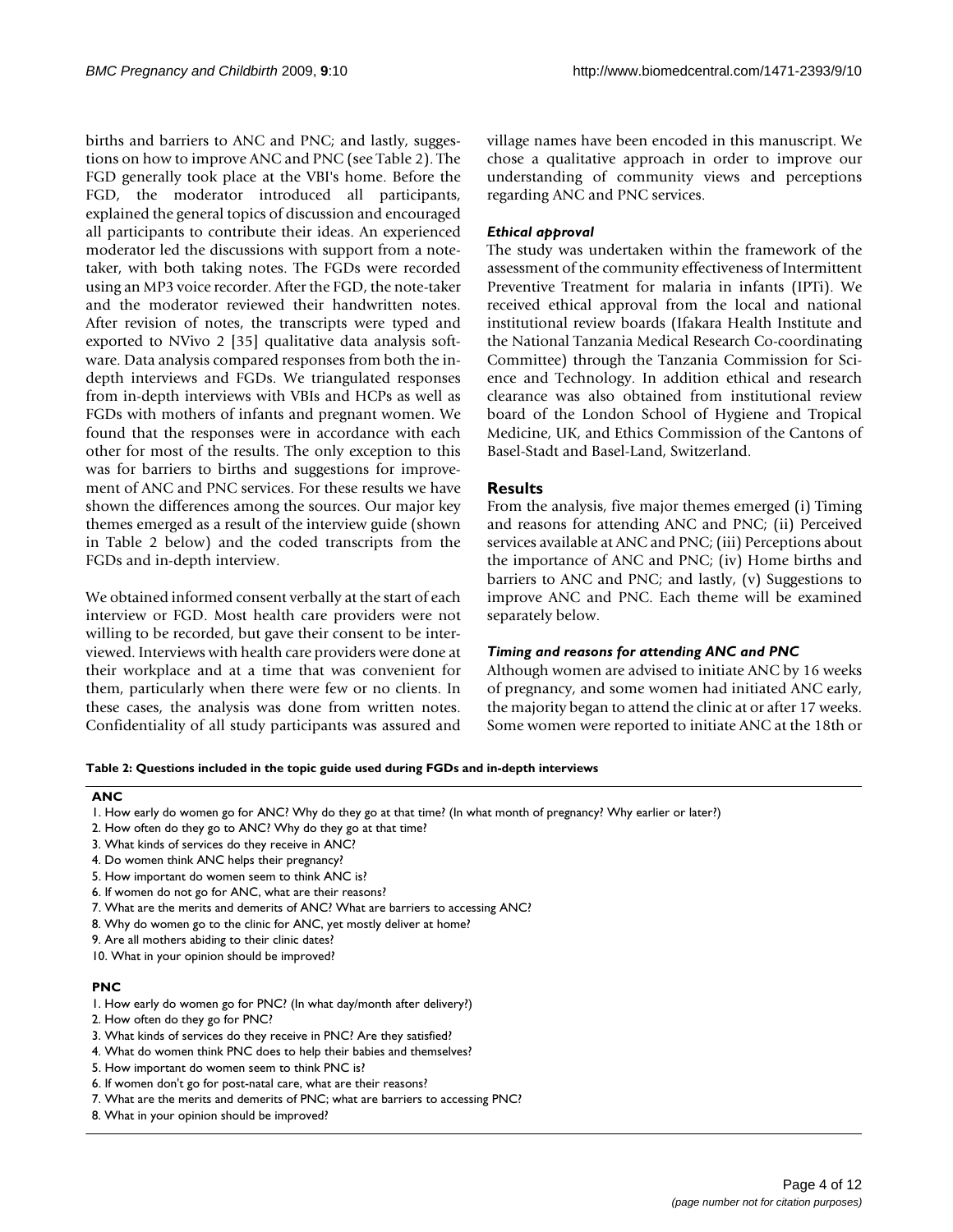19th week of pregnancy. Reasons women mentioned for initiating ANC either early or late are shown in Table [3](#page-4-0).

Participants in FGDs and in-depth interviews who understood the importance of early ANC often cited recommendations that care start early:

*"I started going to the clinic when I was three months pregnant. They [health workers] do not allow you to start ANC when you are 6 or 7 months pregnant. They recommend going in the early stages of pregnancy. Up to this moment, I have gone three times"* (FGD, woman, in 9th month of pregnancy, Village T).

HCP's views were in accordance with the women:

*"Women normally attend the ANC four times, I instruct them and educate them on that. The Ministry [of health] has recommended that way so as to avoid problems [in pregnancy]. If they come this month, they do not come next month. This recommendation is now different as women were previously supposed to come every month"* (In-depth interview, HCP Village K).

Despite the widespread availability of free ANC services, most women attend their first antenatal clinic late (after 16 weeks). One of the reasons for a late first visit is to avoid coming many times; that is, if a woman starts early, she will have to attend the clinic many times. Lack of money to start or continue ANC clinic visits was also mentioned by most participants. Women are charged a small amount of money (between 20/- to 50/- Tanzanian Shillings) generally agreed by the community members to support health workers to bring EPI outreach services closer to the women in a specified period. Money was also needed to pay for transport especially for the places where the health facility was a lengthy walk from a woman's village. Other concerns included fear of encountering wild animals on trips to the dispensary where ANC care is provided, and being unsure of pregnancy.

*"I started going to the clinic when I was 5 months pregnant; I was not sure that I was pregnant and therefore decided to go and confirm it"* (FGD, mother with a 1-month-old baby girl, Village R).

*"We tell them to come to the clinic when they are three months pregnant. They normally come three times. For those who live far away, they say they are afraid of wild animals and sometimes they are blocked [from coming] by flooding caused by rains"* (HCP, Village R).

Although in nearly all FGDs and in-depth interviews, respondents reported to have attended ANC services, the trend was not the same for PNC. The majority of those who gave birth at home did seek PNC services, but they reported attending three to seven days after childbirth. However, in several FGD sessions, women with babies as old as two or three weeks had not yet taken their baby for PNC. Their reasons for the delay were mainly due to waiting for the baby's cord stump to fall off, to allow the mother and baby to regain energy lost during childbirth, lack of money and distance to the health facility. The period before the umbilical cord stump falls off is understood to be a period when the baby is particularly vulnerable to harm by jealous or malevolent people and spirits, and the baby is usually secluded inside [[31](#page-10-21)]. PNC was usually perceived as a service for children of all ages, lasting well beyond 42 days after delivery. Respondents in the communities did not make a distinction between the care in the first six weeks and the Expanded Programme on Immunisation (EPI) which is one component of PNC. This confusion may exist because EPI immunizations begin shortly after birth and are first administered during the PNC period. Most respondents viewed postnatal care as very important, justifying taking the child out of the home even during the seclusion period; some respondents reported that a newborn would be taken to the heath facility by relatives, and the mother would be left at home to regain her energy lost during childbirth. Even those women who give birth at health facilities are discharged very soon after birth. A baby is usually taken for follow-up

| Perceived reasons for early antenatal care                                          | Perceived reasons for late antenatal care                                                                 |
|-------------------------------------------------------------------------------------|-----------------------------------------------------------------------------------------------------------|
| To confirm early pregnancy                                                          | To avoid coming to the clinic many times                                                                  |
| To prevent miscarriage                                                              | Lack of money                                                                                             |
| To diagnose and treat illness associated with early pregnancy                       | Fear of encountering wild animals on the way to the clinic that could<br>cause physical or spiritual harm |
| To check or monitor the development of the baby                                     | Unsure of being pregnant                                                                                  |
| To get a clinic card in order to guarantee being attended in case of<br>emergencies | Apathy or laziness (Uzembe)                                                                               |
| To get advice from the nurses                                                       | Being away from one's village or living in a remote place                                                 |
| To avoid being reprimanded by clinic staff for late initiation of ANC               | Shyness or embarrassment, particularly among older women and<br>school-age girls                          |

#### <span id="page-4-0"></span>**Table 3: Perceived reasons for ANC by time of attendance**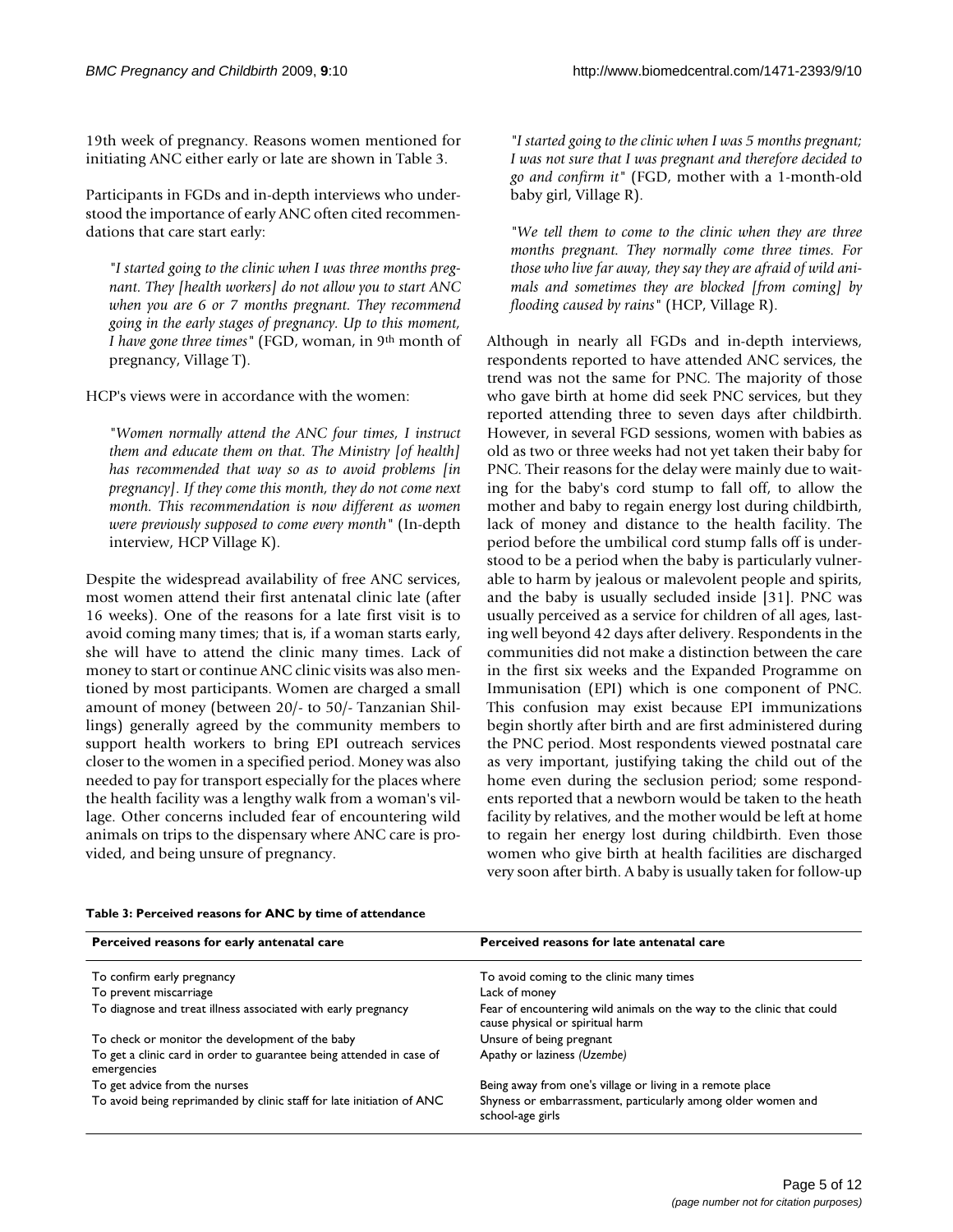well-baby care services provided through EPI once per month after the first visit.

Respondents had a variety of comments regarding attendance at PNC visits; with HCPs and women being broadly in accordance with one another:

*"There are women who give birth today and decide to take their babies to the health facility the day after. There are also those who give birth on the way to the health facility and decide to take the baby directly to the health facility. However, the majority are those who give birth at home and wait until the cord stump falls off to take their children for PNC services"* (In-depth interview, VBI Village R).

*"There are those who take three to four days and others take up to one week to take their newborn for their first PNC visit. Other women say that they don't have enough energy to go for PNC while some mentioned other physical barriers as an obstacle. Those who live close to the health facility do come within one week while those who live far away may take up to two to three weeks"* (In-depth interview, HCP, Village M)

#### *Perceived services available at ANC and PNC*

During the antenatal period, the most common services women perceived to be important and reported were routinely provided included: weight measurement, physical examination, provision of sulphadoxine-pyrimethamine (SP) for malaria, injection (presumably tetanus toxoid immunization), blood test for syphilis, counseling for birth preparedness, provision of discount vouchers for government-subsidised insecticide-treated nets to prevent malaria, mebendazole tablets for maternal deworming, and iron-folate supplements to prevent anemia. Despite health education in most health facilities, some of these services are poorly understood by pregnant women. The most problematic area was around medication as reflected in some common statements by mothers:

*"I was given three big white tablets, and told to swallow on the spot. I was also given red tablets and a discount voucher, but I was not asked about birth preparedness"* (FGD, woman in 8th month of pregnancy, Village H).

*"We got drugs to prevent or treat anemia and we were examined and provided with a new clinic attendance card* (FGD, mother with 9th-month-old baby girl, Village N).

*"I started going to the clinic when I was five months pregnant. I went earlier (2 months) but they [health workers] said that they saw no pregnancy"* (FGD, mother with 9 month-old baby girl, Village N).

The HCP gave a specific list of the services provided at the health facilities, which were in accordance with the mother's perception:

*"They [pregnant women] get tetanus injection, doses of SP (given at two visits) to prevent malaria; the VDRL test for syphilis, an HIV test, urine test, and they also get a discount voucher [for a bed net]"* (In-depth-interview, HCP, Village K).

Postnatal services are perceived to be both important and routinely provided. However, unless there is a serious issue related to maternal complications, these services target the child, and little attention is paid to the mother. The most common services include: weight monitoring, tuberculosis immunisation (BCG), polio vaccination, DPT-1, 2 and 3; and measles vaccination. PNC is perceived by both mothers and HCPs as important for the baby.

*" [...] PNC is just for the child. There is nothing for the mother. All other services that follow soon after birth are for the child"* (In-depth interview, VBI, Village T).

*"My last child was injected and given oral [polio] vaccine, then I was provided with a card. He was also weighed after two weeks. I was asked to come back after a month"* (FGD, woman, in 9th month of pregnancy, Village M).

*"A newborn gets BCG and polio zero soon after birth (majority after day 7) and also gets DPT one and polio one (at day 28) and weight measurement every month. After that a child continues being weighed once every month until he/she gets the measles vaccination and a discount voucher"* (In-depth-interview, HCP, Village N).

#### *Perceptions about the importance of ANC and PNC*

The majority of the women interviewed attended ANC. Nearly all women perceive ANC services to be important and expressed complete trust in HCPs and the care they receive. However, a few women do not understand the importance of care provided. The most commonly mentioned assistance given to pregnant women included advice about care of their pregnancies; assessment of fetal vital status; ascertainment of fetal position; maternal vaccination; provision of vouchers for bed nets to prevent malaria; blood tests to diagnose disease and assess health status. As a routine part of ANC, women receive a clinic card which is crucial in case of an unforeseen complication that requires hospital attendance. The following excerpts describe HCPs and women's varied perceptions of the benefits of ANC:

*"ANC services are quite helpful. For example, when I was pregnant my baby was lying in the wrong position and they*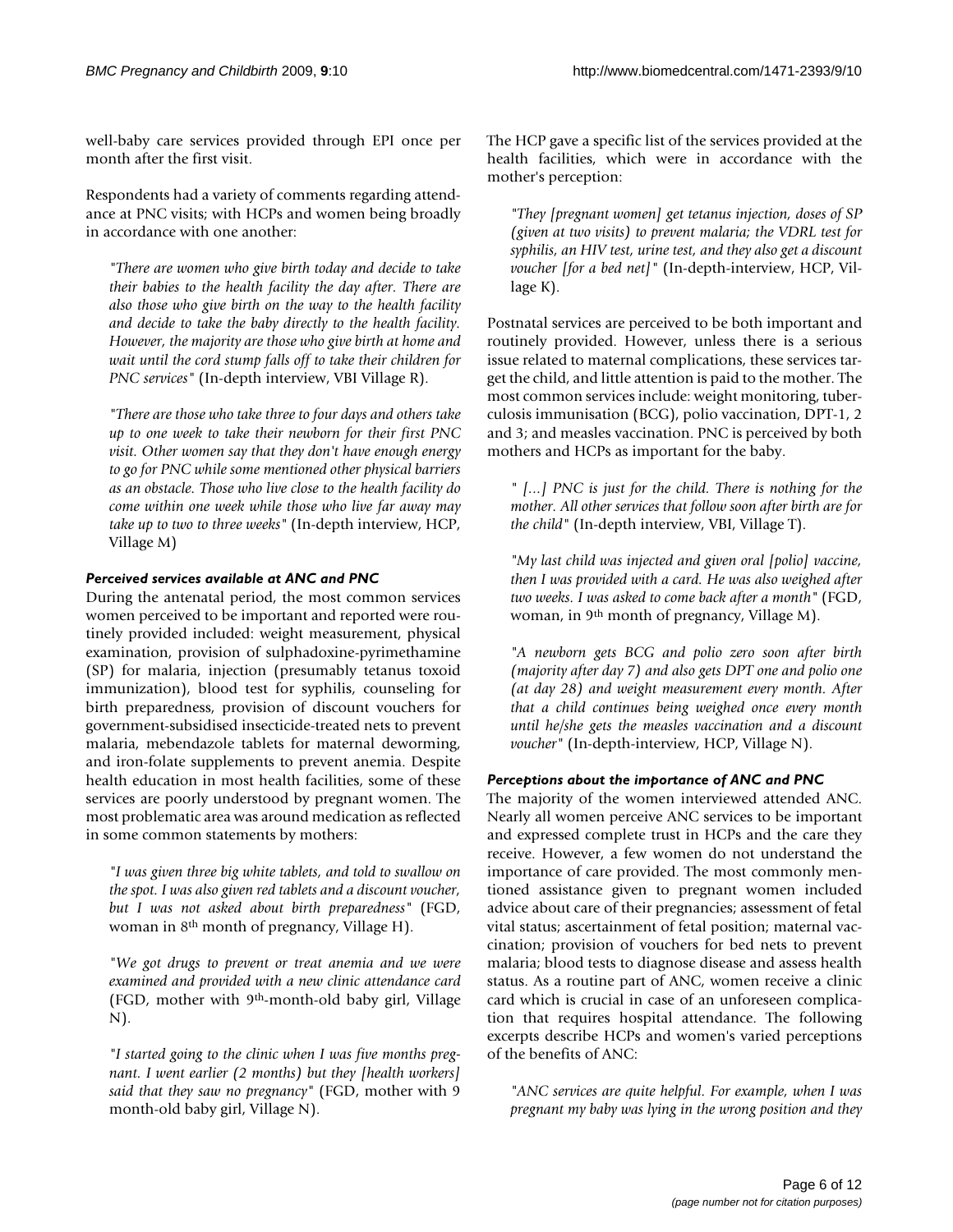*helped her turn for a safe delivery"* (FGD, mother with a 9th- month-old baby girl, Village K).

*"I haven't known any pregnant woman who is so careless as to miss ANC. But carelessness about seeking postnatal care is common, for example, not taking a child for PNC services"* (FGD, woman, in 8th month of pregnancy, Village H).

*"I am just afraid of being denied services when I need them, so one must just go [to ANC] to get the [clinic] card. If you do not have a card, they will not accept you when there is a problem.... Otherwise, we could just rest at home"* (FGD, woman, in 9th month of pregnancy, Village C).

*"They [women] are happy about the services provided and they perceive them to be helpful. Those who get referral do say thanks to us for the prior advice given although there are some who still give birth at home"* (In-depth-interview, HCP, Village M).

In most in-depth interviews and FGDs, women reported that PNC services were good for the child, and that this is why most children are taken for PNC. Women perceived these services to be effective: in almost all FGDs and indepth interviews, women reported that PNC prevents children from getting fever, tuberculosis, measles, malaria, polio, whooping cough, tetanus and diphtheria. In addition, respondents reported that weight monitoring helps to understand if the child is growing in the right way. In some FGDs respondents said they believed that HCPs understand the benefits of PNC services, which is why mothers take children to HCPs for PNC. A few women reported not taking their children to the health facility for PNC because of a belief that an injection could harm their child, but these views seemed the exception rather than the rule. The following excerpts describe the benefits women perceive PNC has for their children and their trust in HCPs:

*"I go for postnatal care so that I can monitor the weight of my child. This helps us to feed the baby properly if her weight decreases"* (FGD, mother with 2-week-old baby girl, Village N).

*"These services [PNC] are helpful but we do not understand exactly what they help. It is the healthcare provider who knows."* (FGD, woman in 8<sup>th</sup> month of pregnancy, Village T).

In a few cases, HCPs views contrasted with those of the women:

*"Some women can just refuse that their children be injected. For example, the people who live in remote areas*

*do not want their children to be injected because they believe injections can cause convulsions. We have to educate them through health education sessions"* (In-depth interview, HCP, Village R).

# *Home births and barriers to ANC and PNC services*

Although the vast majority of women attend ANC services, more than half give birth at home. The major barriers reported for home as opposed to facility-based birth include lack of money, distance to the health facility, fear of caesarean section at the health facility and lack of privacy or a dedicated labor room at the health facility. Giving birth at the hospital is perceived by the women to be associated with severe delivery complications. However, the HCP had differing views on the reasons for giving birth at the health facility:

*"There are women who are frightened to go to the hospital when they are referred because they want to avoid a* caesarean section: *referral means a* caesarean section *at the hospital. The prolonged labour in our district hospital can lead to* caesarean section. *Formerly, I gave birth at home because other women in my neighborhood warned me this could happen [if I went to the hospital]"* (FGD, woman in 9th month of pregnancy, Village T).

*"There are women who think that when they are referred to hospital, it means they will need an operation* [caesarean section]. *It is believed that if a woman experience prolonged labour at the hospital, c-section can take place immediately. Most women are not happy because some of them have to work and maintain their household; who will do their work [while they recover]? If someone has surgical delivery then she must rest for about six to eight months"* (In-depth interview, VBI, village R).

*"Although I usually advise women who come here [to the clinic] to give birth at the nearest health facility they still give birth at home because we have not moved to our new building. But when things go wrong at home, only then do they come to see us. We have an unfinished building, and there is no special bed for delivery and no delivery kits"* (Indepth interview, HCP, Village K).

Although there is a delay in starting PNC, nearly all women eventually attend the clinic for their child to receive services. Most mothers concur about the importance of PNC and encourage each other to attend the clinic. Most women said that they had not heard of anyone whose baby had not been taken for PNC. However, long distances and inaccessibility to a health facility (especially during the rainy season), negligence and unplanned pregnancy were important barriers to use of PNC. Some people who live on farms were reported to go to the health facility solely to get a clinic card to facilitate later care in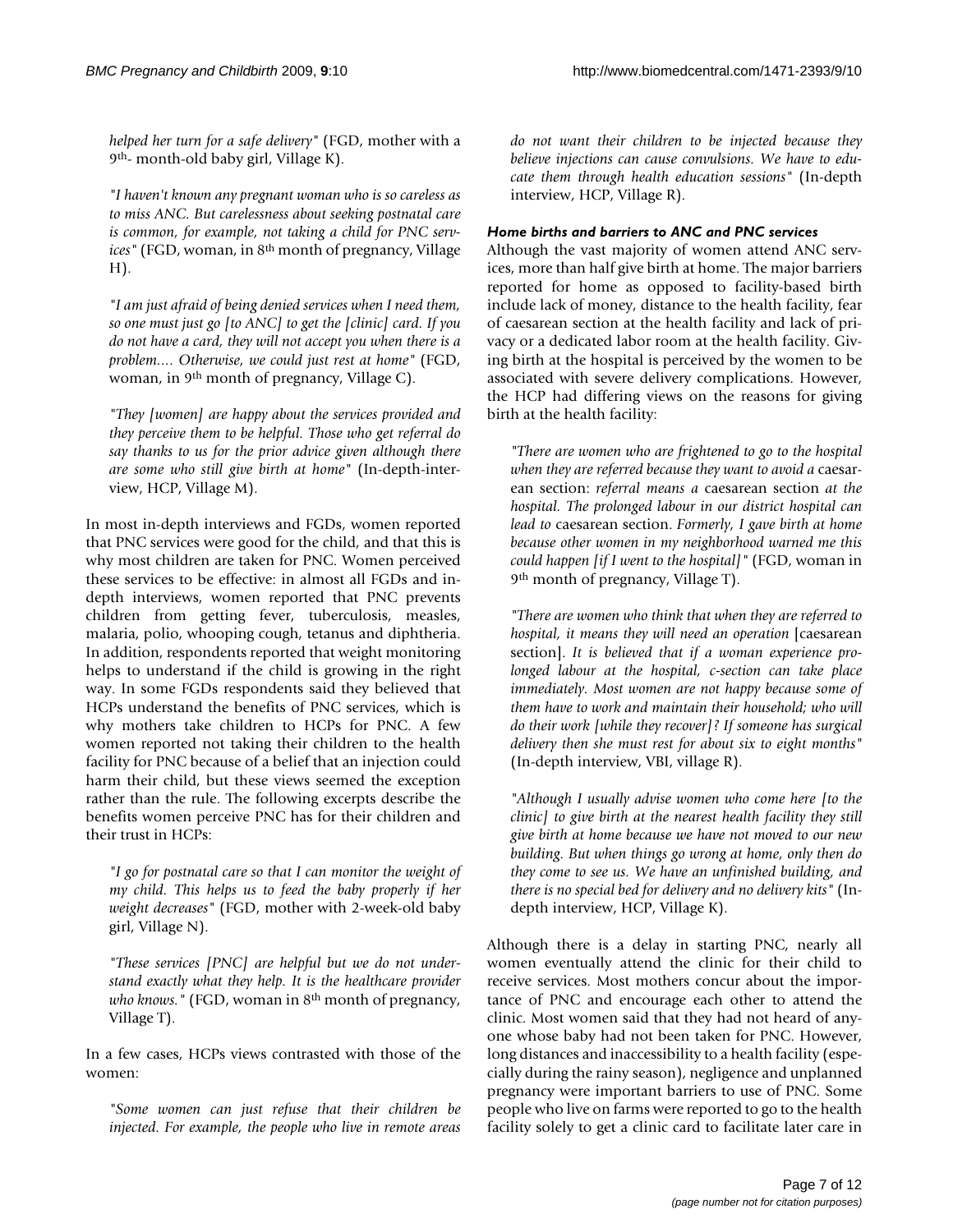case emergency care was needed at a later date. It was also reported that children are taken for PNC up to the age of one year. The HCP's views were in accordance with the women's perceptions on PNC services:

*"I haven't heard of anyone missing postnatal clinic. But those who live in the farmland, they just go to show the baby so that they can get a clinic card [in case care is needed later]*" (FGD, mother with a 3 month-old baby boy, Village H).

*"Other women do not take their children for postnatal care. A child is taken for postnatal care up to the age of one year. After this, the child is seen as too old to be taken for postna*tal care" (FGD, woman, in 8<sup>th</sup>-month of pregnancy, Village T).

*"Some women who live far away from the clinic are less likely to attend PNC, especially during the rainy season. Usually those who live in the village attend; they are not lazy at all. When they arrive I usually ask them about their reasons for not attending PNC on time"* (In-depth interview, HCP, Village K).

### *Suggestions for improvement*

#### *Perspectives of mothers*

Different suggestions were mentioned in the FGDs and indepth interviews to improve ANC and PNC. Staff shortages, lack of equipment and supplies and wastage of time at the clinic were the complaints that dominated conversations in nearly all FGD and in-depth interviews. Most rural health facilities have a shortage of skilled health providers. Women perceived that because of this staff shortage, they spend a lot of time during each ANC or PNC visit. In addition, respondents suggested furnishing all health facilities with adequate and appropriate supplies and equipment, such as scales for weighing pregnant women and babies. Moreover, women suggested that health care providers should use more polite language while interacting with their clients, as verbal abuse and condescension were common complaints.

*"Those who go for weight monitoring spend less time at the clinic than those who go for vaccination. This is because there is one health care provider; we suggest that there is a need to increase the number of health care providers"* (FGD, mother with one-year-old baby boy, Village K).

*"When we go late to the clinic for PNC, the health care providers complain that they are getting a meagre salary and yet we keep bothering them"* (FGD, mother with 9<sup>th</sup> month-old baby boy, Village N).

*"We request that health care providers behave more kindly so as to respond positively and politely to their clients"* (FGD, woman, in 9th-month of pregnancy, Village T).

#### *Perspectives of health care providers*

In nearly all in-depth interviews with health care providers, respondents suggested that incentives such as refresher courses should be offered to improve job skills. They also complained about their workload, inadequate equipment and poor remuneration.

*"We have no essential equipments such as a weighing scale or labour kits for childbirth. We have stopped providing DPT- Hepatitis B vaccine because we have no syringes"*. (In-depth interview, HCP, Village H).

*"We have been trained to offer rapid plasma regain (RPR) but this service is not offered in this dispensary. We need radio call to communicate easily; there is a lot of work so we need at least two nurse midwifes and our salary is also not enough"* (In-depth interview, HCP, Village M).

The majority of the respondents also suggested that all ANC services be provided in all health facilities: they complained that services such as Prevention of Mother-To-Child Transmission (PMTCT) for HIV infection and RPR test for syphilis are not available in all health facilities.

# **Discussion**

We found that many women had a positive attitude towards antenatal and postnatal care. However despite the perceived benefits of postnatal care, there was a total lack of postnatal care for the mothers. Women were not able to differentiate between the care in the first six weeks and the Expanded Programme on Immunisation which continues for the first year or more of a child's life. Both mothers and HCPs mentioned shortages of staff, equipment and supplies at clinics as a major priority to improve ANC and PNC. Both mothers and health care providers recommended that all antenatal services be provided at all levels of care.

The study was based on a small and purposive sample and as a result may not be representative of the entire population seeking ANC and PNC in rural Southern Tanzania. Still, this study provides important preliminary insights into many factors that shape community acceptance and utilisation of antenatal and postnatal care services. Moreover, the use of qualitative techniques enabled us to gain a better understanding of community views and perceptions regarding ANC and PNC services than was previously available. By examining information collected from FGDs and in-depth interviews with mothers and health care providers, we were able to increase the validity of our study. This study identified important research gaps including the need to measure the prevalence of negative practices, such as women being turned away by the health care providers for initiating ANC too early or late. There is a need to explore strategies for providing postnatal care for mothers and newborns, particularly to reach mothers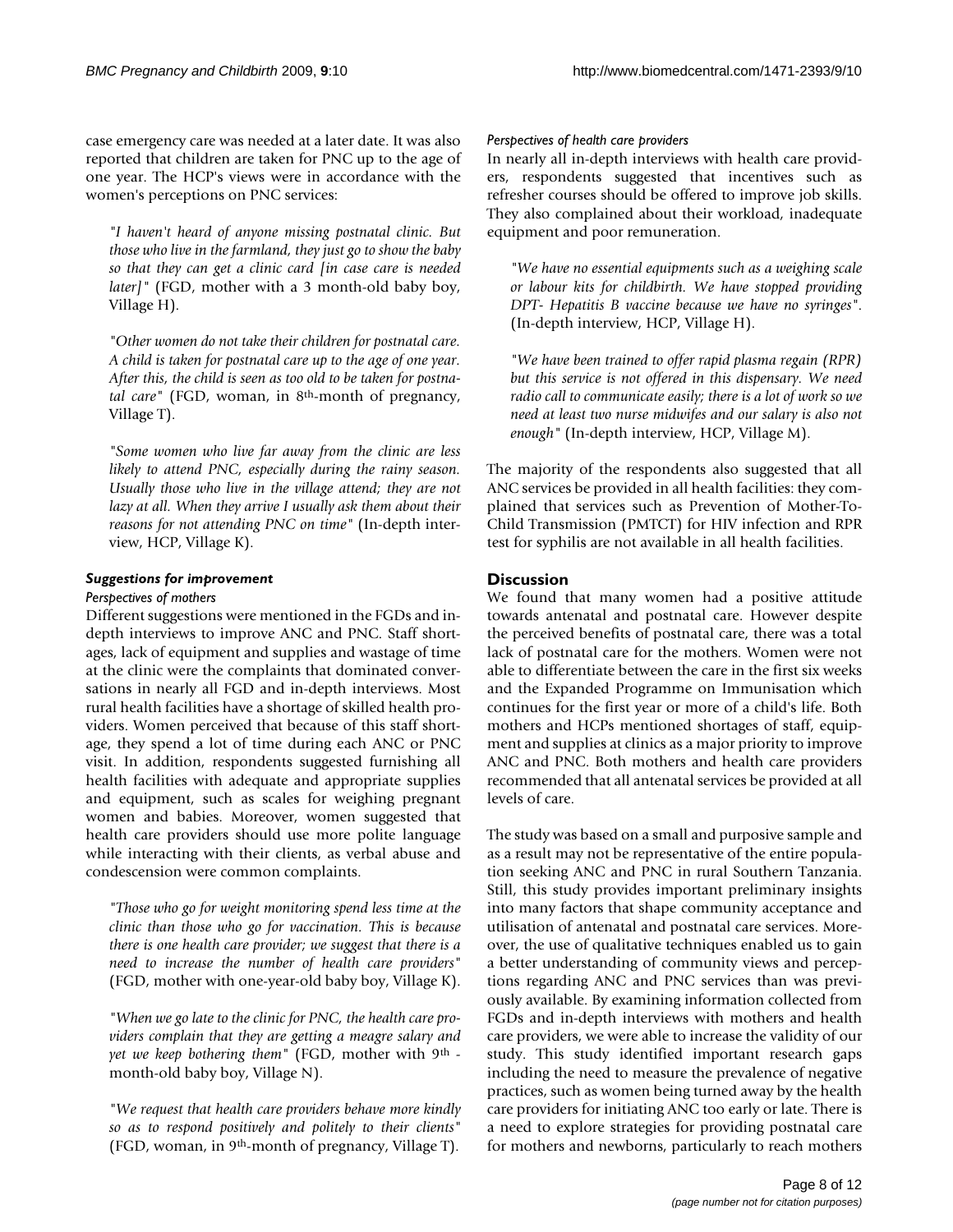and their babies after home birth. There is also an urgent need to explore community-based financing schemes to help alleviate transport problems for women experiencing obstetric emergencies or for sick newborns.

As central strategies of the Safe Motherhood Initiative, ANC and PNC have the potential to improve maternal and child health, including neonatal care practices in the home ([[36](#page-10-26),[37\]](#page-10-27)). Women in these communities are receptive to information about pregnancy and infant care through varied communication channels during the preconception, antenatal and postnatal periods ([\[38](#page-10-28)[,39](#page-10-29)]). Several barriers such as lack of money, distance to the health facility, lack of privacy to attending ANC and PNC that were mentioned are in line with the findings from other studies ([\[6](#page-10-0)[,18](#page-10-30)[-20](#page-10-10),[40](#page-10-31)-[42](#page-10-32),[30](#page-10-20)[,43](#page-10-33)]). Moreover, it was also mentioned that fear of encountering wild animals on the way to the clinic was reported as a factor hindering intrapartum care-seeking from health facilities. This may imply that health services should be brought close to the people. Although knowledge regarding the importance of ANC and PNC was high, providing adequate healthcare alone does not guarantee the improvement of women's health [[44\]](#page-10-34). Attention must be paid to the social and economic conditions that keep women from exercising their right to utilise existing services [\[45](#page-10-35)]. When women are knowledgeable about different modes of treatment they are more inclined to insist upon their rights and demand choices [[46\]](#page-10-36).

Although women are advised to initiate ANC early, the majority started to attend after the 16<sup>th</sup> week of pregnancy. The whole issue of reporting gestation period in weeks poses a methodological challenge. Normal women report their gestation period in months as it is easier for them to recall and not in weeks. In this study we used months rather than weeks. Late attendance, four months and above, did sometimes lead to being chastised by the health care providers or being denied ANC altogether for starting ANC too late. Our results support the findings of others ([[10,](#page-10-4)[20,](#page-10-10)[42](#page-10-32)]) which point out that the majority of the interviewed women attend ANC to get antenatal attendance cards to facilitate prompt care in case of complications later in the pregnancy. Early ANC can, however, be used effectively to monitor the progress of the pregnancy. This can be done early through establishment of woman's baseline data such as blood pressure, syphilis/ HIV screening and body mass index to detect and treat adverse pregnancy related outcomes [\[47](#page-10-37)]. Early booking can also help to provide other pregnancy-related services such as nutritional education, tetanus immunization, iron and folic acid tablets, insecticide-treated nets and malaria prophylaxis on time. Low frequency of visits or late timing of the first antenatal visit are undesirable because they limit the amount and quality of care that a pregnant woman receives [[18\]](#page-10-30). A study conducted in Mexico City found that an inadequate number of visits was associated with 63% higher risk of intrauterine growth retardation [[48](#page-10-38)]. Frequent antenatal care attendance would have an impact on maternal mortality not only through early detection of obstetric conditions but also by influencing women's decision to deliver babies at health facilities [[49](#page-10-39)].

PNC coverage is limited by the cultural tradition of keeping the baby indoors, especially among women who gave birth at home. This tradition of seclusion has also been reported elsewhere, ([\[3](#page-9-2)[,17](#page-10-9),[31](#page-10-21)]). Policymakers should therefore consider delivering PNC at both health facilities and at home to overcome financial, geographical and cultural barriers to care-seeking outside the home during the early postnatal period ([\[17](#page-10-9)[,50](#page-10-40)]). Although PNC was reported to be limited to neonates and infants, the reality is that there was no effective PNC, even for the newborns. The confusion about the duration and components of PNC among women in the study population with wellbaby care was mainly due to the lack of comprehensive PNC services and could undermine prompt care-seeking for mother and the baby. Efforts are needed to speed up development of a new PNC guideline to help educate mothers that they are also vulnerable to infection during the immediate postpartum period and would benefit from postpartum care seeking ([\[25](#page-10-15),[51](#page-10-41)]).

During the antenatal period, certain services such as routine weighing and vaccination are perceived to be important. Despite availability of information about the component services of ANC, some drugs and vaccinations provided during clinic visits are poorly understood by pregnant mothers, suggesting that health care providers' knowledge and strategies for detecting early pregnancy and informing their clients about these drugs and services need to be improved. Although there were a few reports of women not taking their children to the health facility for PNC, most women trust that health care providers understand the purpose and benefits of the services, they are providing, a finding supported by other studies [\[52](#page-10-42)]. Through sharing of knowledge with women and mothers in health education session during ANC and PNC visits [[53](#page-11-0)], health care providers can influence health-seeking behaviour of pregnant women in this rural setting. However, poorly motivated health workers seem unlikely to care too much about the quality of service they are providing [\[54](#page-11-1)]. Recent studies document that behaviour change communications during ANC can work to promote evidence-based neonatal care practices, care-seeking and demand for skilled intrapartum and postnatal care, particularly in developing countries ([[55,](#page-11-2)[56\]](#page-11-3)).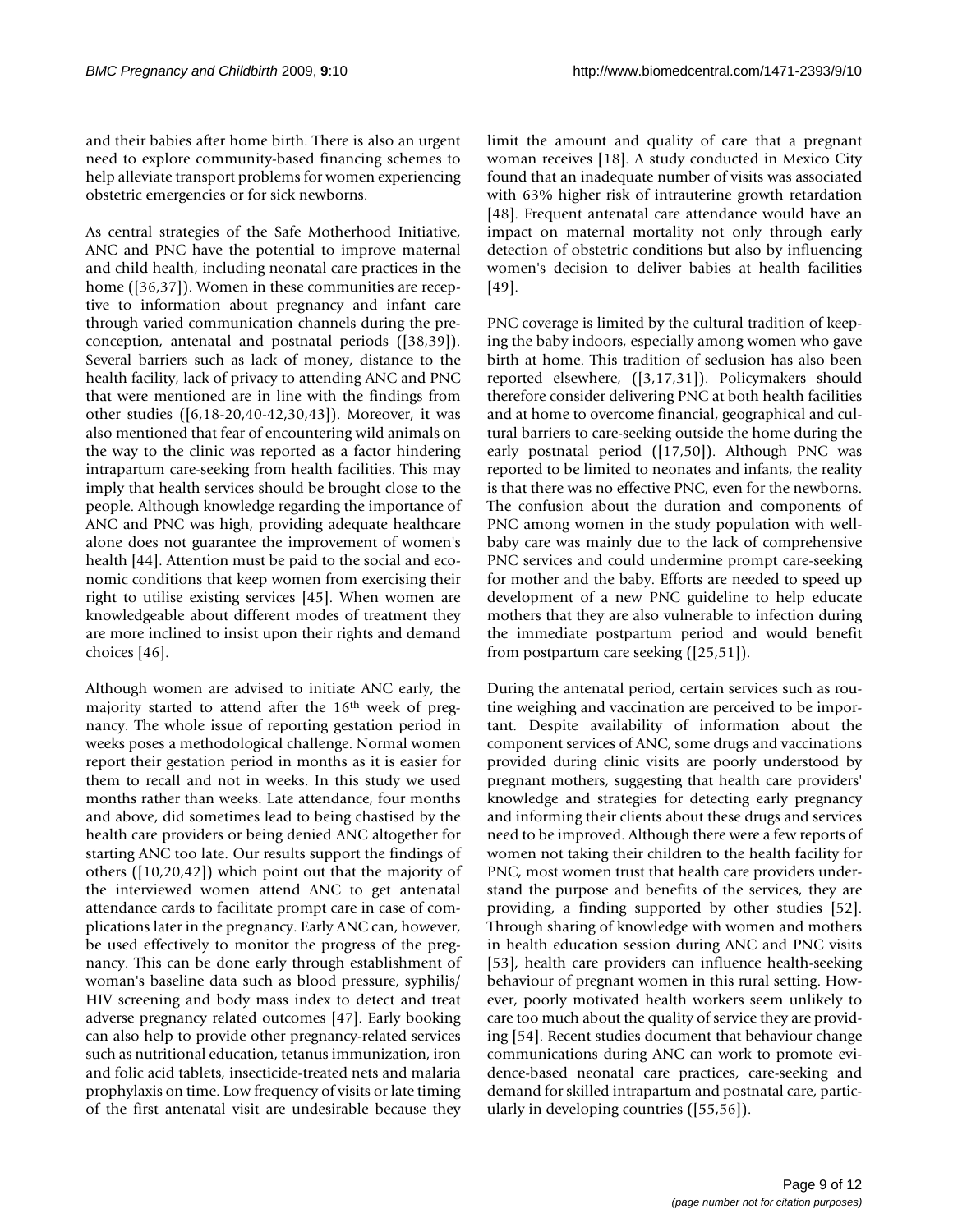Potential opportunities exist to improve ANC and PNC services as suggested by both health care providers and clients. Client awareness of, demand for, and perceived benefits of ANC and PNC are high, but the quality of service needs to be strengthened. This will entail improving access to services; providing training opportunities for health care providers as well as behavior change communication strategies to overcome cultural barriers. Health workers' negative attitudes have frequently been a complaint and a reason cited for lower utilization of health services ([[57](#page-11-4)[-59](#page-11-5),[30\]](#page-10-20)). Poor treatment, or poor quality of care during clinic visits, discourages care-seeking strategies and erodes trust in health care providers [[6](#page-10-0)]. Approaches to improving quality of care should be based on regular quality assessments and additional operational research activities [[60](#page-11-6)].

To increase the availability and effectiveness of ANC and PNC services, staff shortages and skills gaps, lack of equipment and supplies, and the absence of proper PNC guidelines must be remedied. Suggestions from most respondents focused on increasing the number of staff at all levels of health facilities. The importance of strengthening human resources in healthcare is also increasingly acknowledged ([[57,](#page-11-4)[61](#page-11-7),[62](#page-11-8)]). Better living conditions for health care providers, as well as incentives for good job performance would improve delivery of health services  $([63-65]).$  $([63-65]).$  $([63-65]).$  $([63-65]).$ 

# **Conclusion**

Despite some gaps in utilization, ANC and PNC are viewed positively. They offer important opportunities to encourage women to deliver with a skilled attendant in a health facility, and function as an entry point for care from birth through childhood and into adulthood. However, a number of findings suggest the need for additional research and program action. Some women reported their only reason for attending ANC was to get an antenatal attendance card, or PNC to get a growth monitoring card, in order to ensure curative health services would be provided in an emergency. Efforts need to be made to communicate the benefits of ANC and PNC more effectively. PNC services for mothers who recently delivered are either widely underutilised or unavailable. Efforts should be made at a programmatic and policy level within the formal health care system to provide this care to women and their newborns. Innovative behavior change and service delivery strategies must be designed and tested to provide postnatal care during the period immediately after birth when newborns are secluded in the home. Shortages of staff, equipment and supplies, difficulty accessing health facilities, and lack of clear guidelines on PNC need to be addressed in order for ANC and PNC to achieve their full potential for maternal and newborn health.

### **Abbreviations**

ANC: Antenatal Care; BCG: Bacille Calmette-Guerrin; DHS: Demographic and Health Survey; DPT-HB: Diptheria, Pertussis, Tetanus and Hepatitis B vaccine; FGD: Focus Group Discussion; EPI: Expanded Program on Immunisation; HCP: Health Care Provider; HIV: Human Immunodeficiency Virus; IHI: Ifakara Health Institute; IPTi: Intermittent Preventive Treatment for malaria in infants; MDG: Millenium Development Goal; PMTCT: Prevention of Mother to Child Transmission of HIV; PNC: Postnatal Care; RCHS: Reproductive and Child Health Section; RPR: Rapid Plasma Reagin; SP: Sulphadoxine-Pyrimethamine; SMI: Safe Motherhood Initiatives; VBI: Village Based Informant; VDRL: Venereal Disease Research Laboratory; WHO: World Health Organisation.

# **Competing interests**

The authors declare that they have no competing interests.

### **Authors' contributions**

MM, BO, JAS, DS, HM and MT devised the study design and objectives. MM, JAS, AKM, HM and DS contributed to data collection, analysis and interpretation. MM did the data collection, analysis and wrote the first draft of the manuscript. BO, RAH and HM provided technical support. All authors read, commented on and approved the final manuscript.

#### **Acknowledgements**

This study received funding from the Bill and Melinda Gates Foundation through the Intermittent Preventive Treatment of malaria in infants (IPTi) Consortium. We thank the many individuals living in Lindi Rural and Tandahimba districts of southern Tanzania, especially the mothers and health care providers who participated in our study. We are grateful to our local collaborators, the Council Health Management teams of Tandahimba and Lindi Rural Districts. We appreciate the support from IHI during data collection and processing. The authors would like to thank the following IPTi staff working with IHI for their input at different points during the study period: Albert Majura, Adeline Herman, Shekha Nasser, Kizito Shirima, Stella Magambo, Yuna Hamis, Fatuma Manzi, Mwajuma Chemba, Peter Madokola, Werner Maokola and Evarist Nyanda (Baba Paroko). Last but not least, we would also like to thank the IHI director, Dr Salim Abdulla; Beverly Msambichaka, a research scientist at IHI and Constanze Pfeiffer, a post-doc at the Swiss Tropical Institute (STI), for their critical comments and edits to the manuscript. The funding source had no role in the study design, data collection, data analysis, data interpretation or writing this paper.

#### **References**

- <span id="page-9-0"></span>1. AbouZahr C: **Improve Access to Quality Maternal Health Services.** *Presentation at Safe Motherhood Consultation in Sri Lanka, 18–23 October 1997* 1997.
- <span id="page-9-1"></span>2. UNICEF: **State of the Worlds children 2006.** New York. United Nations Children's Fund; 2006.
- <span id="page-9-2"></span>3. Lawn J, Kerber K: **Opportunity for Africa Newborns: Practical data, policy and programmatic support for newborn care in Africa. eds.** PMNCH, Cape Town; 2006.
- <span id="page-9-3"></span>4. Koblinsky M, Matthews Z, Hussein J, Mavalankar D, Mritha MK, Anwar I, Achad E, Adjei S, Padmanabhan P, van Lerberghe W, The Lancet Maternal Survival Series steering group: **[Maternal Survival](http://www.ncbi.nlm.nih.gov/entrez/query.fcgi?cmd=Retrieve&db=PubMed&dopt=Abstract&list_uids=17046470) [3: Going to scale with professional skilled care.](http://www.ncbi.nlm.nih.gov/entrez/query.fcgi?cmd=Retrieve&db=PubMed&dopt=Abstract&list_uids=17046470)** *Lancet* 2006, **368:**1377-1386.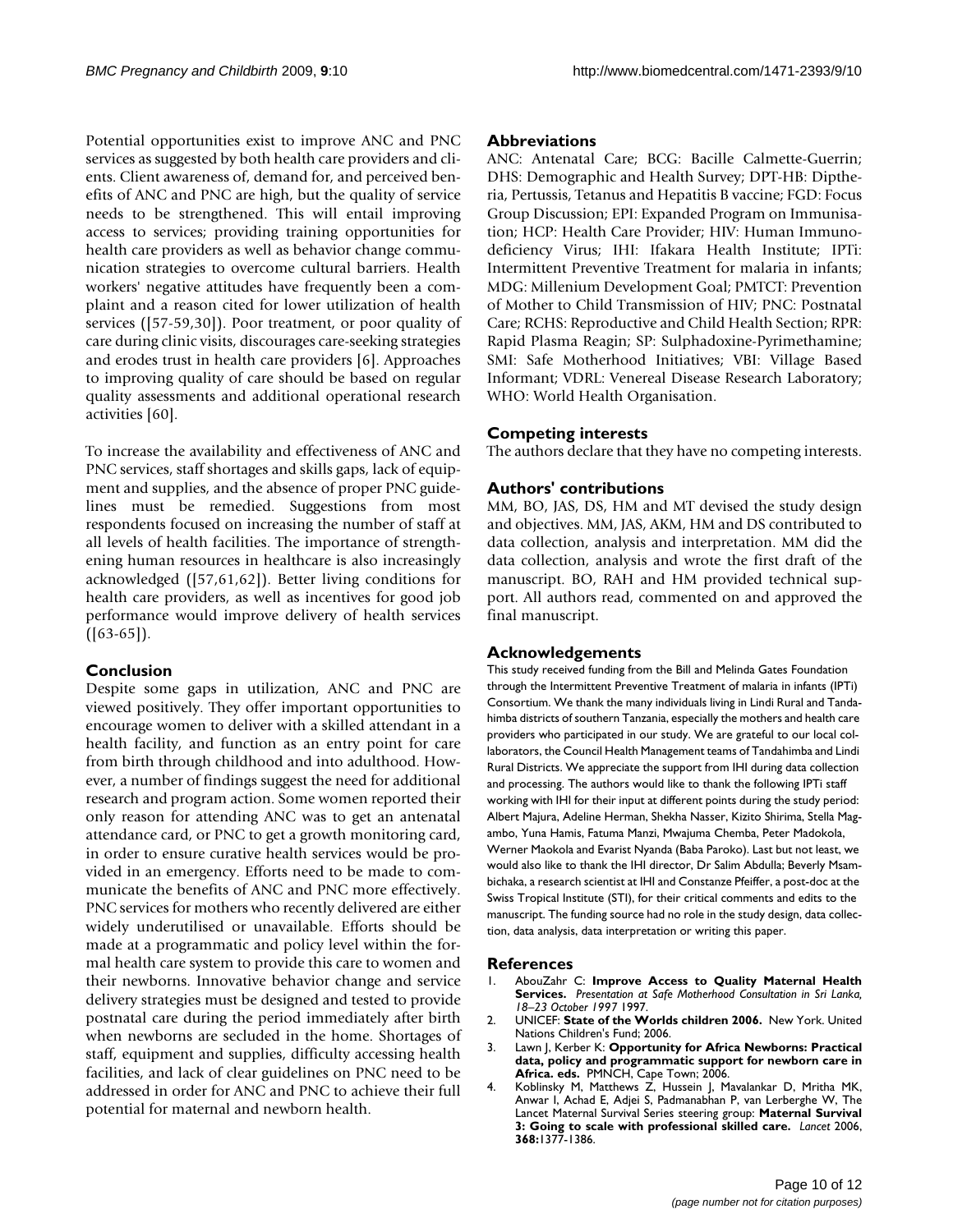- 5. AbouZahr C, Wardlaw T: **Maternal mortality at the end of a decade: signs of progress?** *Bulletin of the World Health Organisation* 2001, **79(6):**561-568.
- <span id="page-10-0"></span>6. Urassa DP, Carlstedt A, Nystrom L, Massawe SN, Lindmark G: **Quality assessment of the antenatal program for anaemia in rural Tanzania.** *International Journal for Quality Health Care* 2002, **14:**441-448.
- <span id="page-10-1"></span>Campbell OMR, Graham WJ, The Lancet Maternal Survival Series steering group: **[Maternal survival 2: Strategies for reducing](http://www.ncbi.nlm.nih.gov/entrez/query.fcgi?cmd=Retrieve&db=PubMed&dopt=Abstract&list_uids=17027735) [maternal mortality: getting on with what works.](http://www.ncbi.nlm.nih.gov/entrez/query.fcgi?cmd=Retrieve&db=PubMed&dopt=Abstract&list_uids=17027735)** *Lancet* 2006, **368:**1284-99.
- <span id="page-10-2"></span>Ronsmans C, Graham WJ, the Lancet Maternal Survive Series Steering group: **[Maternal mortality: who, when, where, and why.](http://www.ncbi.nlm.nih.gov/entrez/query.fcgi?cmd=Retrieve&db=PubMed&dopt=Abstract&list_uids=17011946)** *Lancet* 2006, **368:**1189-1200.
- <span id="page-10-3"></span>9. Lawn JE, Cousens S, Zupan J: **[4 million neonatal deaths: When?](http://www.ncbi.nlm.nih.gov/entrez/query.fcgi?cmd=Retrieve&db=PubMed&dopt=Abstract&list_uids=15752534) [Where? Why?](http://www.ncbi.nlm.nih.gov/entrez/query.fcgi?cmd=Retrieve&db=PubMed&dopt=Abstract&list_uids=15752534)** *Lancet* 2005, **365:**891-900.
- <span id="page-10-4"></span>10. McDonagh M: **[Is antenatal care effective in reducing maternal](http://www.ncbi.nlm.nih.gov/entrez/query.fcgi?cmd=Retrieve&db=PubMed&dopt=Abstract&list_uids=10155875) [morbidity and mortality?](http://www.ncbi.nlm.nih.gov/entrez/query.fcgi?cmd=Retrieve&db=PubMed&dopt=Abstract&list_uids=10155875)** *Health Policy Plan* 1996, **11:**1-15.
- 11. Mattar CN, Chong YS, Chew A, Tan P, Chan YH, *et al.*: **[Simple ante](http://www.ncbi.nlm.nih.gov/entrez/query.fcgi?cmd=Retrieve&db=PubMed&dopt=Abstract&list_uids=17197590)[natal preparation to improve breastfeeding practice: a rand](http://www.ncbi.nlm.nih.gov/entrez/query.fcgi?cmd=Retrieve&db=PubMed&dopt=Abstract&list_uids=17197590)[omized controlled trial.](http://www.ncbi.nlm.nih.gov/entrez/query.fcgi?cmd=Retrieve&db=PubMed&dopt=Abstract&list_uids=17197590)** *Obstet Gynecol* 2007, **109:**73-80.
- 12. Li XF, Fortney JA, Kotelchuck M, Clover LH: **[The postpartum](http://www.ncbi.nlm.nih.gov/entrez/query.fcgi?cmd=Retrieve&db=PubMed&dopt=Abstract&list_uids=8842811) [period: the key to maternal mortality.](http://www.ncbi.nlm.nih.gov/entrez/query.fcgi?cmd=Retrieve&db=PubMed&dopt=Abstract&list_uids=8842811)** *Int J Gynaecol Obstet* 1996, **54:**1-10.
- <span id="page-10-5"></span>13. Finger WR: **[Better postpartum care saves lives.](http://www.ncbi.nlm.nih.gov/entrez/query.fcgi?cmd=Retrieve&db=PubMed&dopt=Abstract&list_uids=12292683)** *Network* 1997, **17:**18-21.
- <span id="page-10-6"></span>14. WHO: *World Health Organisation Antenatal care: report of a Technical Working Group. Geneva, 31 October–4 November 1994* .
- <span id="page-10-7"></span>15. Bloom SS, Lippeveld T, Wypij D: **Does antenatal care make a difference to safe delivery? A study in urban Uttar Pradesh, India.** *Health Policy and Planning* 1999, **14:**38-48.
- <span id="page-10-8"></span>16. Carroli G, Rooney C, Villar J: **[How effective is antenatal care in](http://www.ncbi.nlm.nih.gov/entrez/query.fcgi?cmd=Retrieve&db=PubMed&dopt=Abstract&list_uids=11243499) [preventing maternal mortality and serious morbidity? An](http://www.ncbi.nlm.nih.gov/entrez/query.fcgi?cmd=Retrieve&db=PubMed&dopt=Abstract&list_uids=11243499) [overview of the evidence.](http://www.ncbi.nlm.nih.gov/entrez/query.fcgi?cmd=Retrieve&db=PubMed&dopt=Abstract&list_uids=11243499)** *Paediatr Perinat Epidemiol* 2001, **15(Suppl 1):**1-42.
- <span id="page-10-9"></span>17. Winch PJ, Alam MA, Akther A, Afroz D, Ali NA, Ellis AA, Baqui AH, Darmstadt GL, Arifeen S, Seraji MHR, the Bangladesh PROJAHNMO study Group: **[Local understandings of vulnerability and pro](http://www.ncbi.nlm.nih.gov/entrez/query.fcgi?cmd=Retrieve&db=PubMed&dopt=Abstract&list_uids=16089000)[tection during the neonatal period in Sylhet district, Bangla](http://www.ncbi.nlm.nih.gov/entrez/query.fcgi?cmd=Retrieve&db=PubMed&dopt=Abstract&list_uids=16089000)[desh: a qualitative study.](http://www.ncbi.nlm.nih.gov/entrez/query.fcgi?cmd=Retrieve&db=PubMed&dopt=Abstract&list_uids=16089000)** *Lancet* 2005, **366(9484):**427-520.
- <span id="page-10-30"></span>18. Magadi MA, Madise NJ, Rodrigues RN: **Frequency and timing of antenatal care in Kenya: explaining the variations between women of different communities.** *Social Science & Medicine* 2000, **51:**551-561.
- 19. van Eijk AM, Bles HM, Odhiambo F, Ayis JG, Blokland IE, Rosen DH, Adazu K, Slutsker L, Slutsker KA: **[Use of antenatal services and](http://www.ncbi.nlm.nih.gov/entrez/query.fcgi?cmd=Retrieve&db=PubMed&dopt=Abstract&list_uids=16597344) [delivery care among women in rural western Kenya: a com](http://www.ncbi.nlm.nih.gov/entrez/query.fcgi?cmd=Retrieve&db=PubMed&dopt=Abstract&list_uids=16597344)[munity based survey.](http://www.ncbi.nlm.nih.gov/entrez/query.fcgi?cmd=Retrieve&db=PubMed&dopt=Abstract&list_uids=16597344)** *Reproductive Health* 2006, **3:**2.
- <span id="page-10-10"></span>20. Ndyomugyenyi R, Neema S, Magnussen P: **The use of formal and informal services for antenatal care and malaria treatment in rural Uganda.** *Health Policy and Planning* 1998, **13(1):**94-102.
- <span id="page-10-11"></span>21. United Nations: **Millenium Development Goals.** 2004 [[http://](http://www.un.org/millenniumgoals/) [www.un.org/millenniumgoals/\]](http://www.un.org/millenniumgoals/).
- <span id="page-10-12"></span>22. NBS [Tanzania] & ORC Macro: **Tanzania Demographic and Health Survey 2004–2005 – Key Findings.** Calverton, Maryland, USA: NBS-Tanzania and ORC Macro.; 2005.
- <span id="page-10-13"></span>23. Ministry of health-Tanzania: **Focused antenatal care malaria and syphilis during pregnancy: Orientation package for service providers.** *Ministry of Health and Social Welfare, RCH Unit and NMCP, Dar es Salaam* 2004.
- <span id="page-10-14"></span>24. von Both C, Fleâa S, Makuwani A, Mpembeni R, Jahn A: **How much time do health services spend on antenatal care? Implications for the introduction of focused antenatal care model in Tanzania.** *BMC Pregnancy and Childbirth* **6:**22.
- <span id="page-10-15"></span>25. WHO: **Postpartum care of the mother and newborn: a practical guide WHO/RHT/MSM/983.** *Geneva: WHO, 1998* 1998.
- <span id="page-10-16"></span>26. Rooney C: **Antenatal care and Maternal Health: How effective is it?** *Geneva: WHO, 1992* 1992 [\[http://www.popline.org/docs/](http://www.popline.org/docs/0985/079405.html) [0985/079405.html\]](http://www.popline.org/docs/0985/079405.html).
- <span id="page-10-17"></span>27. Haws RA, Thomas AL, Bhutta ZA, Darmstadt GL: **Impact of packaged interventions on neonatal health: a review of the evidence.** *Health Policy and Planning* 2007, **22:**193-215.
- <span id="page-10-18"></span>28. Bale J, Stoll B, Mack A, Lucas A: **Improving birth outcomes: meeting the challenges in the developing world.** *Washington, DC: National Academy of Sciencies and institute of Medicine* [[http://](http://books.nap.edu/openbook.php?record_id=10841&page=163) [books.nap.edu/openbook.php?record\\_id=10841&page=163](http://books.nap.edu/openbook.php?record_id=10841&page=163)].
- <span id="page-10-19"></span>29. Armstrong-Schellenberg JRM, Mrisho M, Manzi F, Shirima K, Mbuya C, Mushi AK, Ketende SC, Alonso PL, Mshinda H, Tanner M, Schellenberg D: **[Health and survival of young children in southern](http://www.ncbi.nlm.nih.gov/entrez/query.fcgi?cmd=Retrieve&db=PubMed&dopt=Abstract&list_uids=18522737) [Tanzania.](http://www.ncbi.nlm.nih.gov/entrez/query.fcgi?cmd=Retrieve&db=PubMed&dopt=Abstract&list_uids=18522737)** *BMC Public Health* 2008, **8:**.
- <span id="page-10-20"></span>30. Mrisho M, Armstrong-Schellenberg J, Mushi AK, Obrist B, Mshinda H, Tanner M, Schellenberg D: **[Factors affecting home delivery in](http://www.ncbi.nlm.nih.gov/entrez/query.fcgi?cmd=Retrieve&db=PubMed&dopt=Abstract&list_uids=17596254) [rural Tanzania.](http://www.ncbi.nlm.nih.gov/entrez/query.fcgi?cmd=Retrieve&db=PubMed&dopt=Abstract&list_uids=17596254)** *Trop Med Int Health* 2007, **12(7):**862-872.
- <span id="page-10-21"></span>31. Mrisho M, Armstrong Schellenberg J, Mushi AK, Obrist B, Mshinda H, Tanner M, Schellenberg D: **[Understanding home-based neonatal](http://www.ncbi.nlm.nih.gov/entrez/query.fcgi?cmd=Retrieve&db=PubMed&dopt=Abstract&list_uids=18513769) [care practice in rural southern Tanzania.](http://www.ncbi.nlm.nih.gov/entrez/query.fcgi?cmd=Retrieve&db=PubMed&dopt=Abstract&list_uids=18513769)** *Trans R Soc Trop Med Hyg* 2008, **102:**669-678.
- <span id="page-10-22"></span>32. NBS [Tanzania]: **2002 Population and Housing Census: Regional Profiles, Dar es Salaam: Government of Tanzania.** 2004 [[http://www.tanzania.go.tz/census\]](http://www.tanzania.go.tz/census).
- <span id="page-10-23"></span>33. **Expanded program on immunization: Routine EPI activities: WHO** [\[http://www.who.int/countries/eth/areas/immunization/rou](http://www.who.int/countries/eth/areas/immunization/routine/en/index.htm) [tine/en/index.htm\]](http://www.who.int/countries/eth/areas/immunization/routine/en/index.htm)
- <span id="page-10-24"></span>34. Dawson S, Manderson L, Tallo V: **A manual for the use of focus groups.** *International Nutrition Foundation, Boston* 1993.
- <span id="page-10-25"></span>35. **Introducing Nvivo: A workshop Handbook** *QSR International Property Ltd, Doncaster, Australia* [\[http://www.sitedudragon.net/refer](http://www.sitedudragon.net/references/NVIVO workbook.pdf) [ences/NVIVO workbook.pdf\]](http://www.sitedudragon.net/references/NVIVO workbook.pdf).
- <span id="page-10-26"></span>36. WHO: **The World health report 2005: Make every mother count.** *WHO, Geneva 2005* .
- <span id="page-10-27"></span>37. Sines E, Syed U, Wall S, Worley H: **SAVING NEWBORN LIVES: Postnatal care: A critical opportunity to save mothers and newborn. Policy perspectives on newborn health.** *Population Reference Bureau* 2007 [\[http://www.prb.org/pdf07/](http://www.prb.org/pdf07/SNL_PNCBriefFinal.pdf) [SNL\\_PNCBriefFinal.pdf\]](http://www.prb.org/pdf07/SNL_PNCBriefFinal.pdf).
- <span id="page-10-28"></span>38. Bull M, Lawrence D: **Mother's use of knowledge during the first postpartum weeks.** *J Obstet Gynecol Neonatal Nurs* 1985, **14:**15-20.
- <span id="page-10-29"></span>39. Renkert S, Nutbeam D: **[Opportunities to improve maternal](http://www.ncbi.nlm.nih.gov/entrez/query.fcgi?cmd=Retrieve&db=PubMed&dopt=Abstract&list_uids=11733456) [health literacy through antenatal education: an exploratory](http://www.ncbi.nlm.nih.gov/entrez/query.fcgi?cmd=Retrieve&db=PubMed&dopt=Abstract&list_uids=11733456) [study.](http://www.ncbi.nlm.nih.gov/entrez/query.fcgi?cmd=Retrieve&db=PubMed&dopt=Abstract&list_uids=11733456)** *Health Promot Int* 2001, **16:**381-388.
- <span id="page-10-31"></span>40. Nabukera SK, Witte K, Muchunguzi C, Bajunirwe F, Batwala VK, Mulogo EM, Farr C, Barry S, Salihu HM: **[Use of postpartum Health](http://www.ncbi.nlm.nih.gov/entrez/query.fcgi?cmd=Retrieve&db=PubMed&dopt=Abstract&list_uids=16737170) [Services in Rural Uganda: Knowledge, Attitude and Barriers.](http://www.ncbi.nlm.nih.gov/entrez/query.fcgi?cmd=Retrieve&db=PubMed&dopt=Abstract&list_uids=16737170)** *Journal of Community Health* 2006, **31(2):**.
- 41. Chakraborty N, Islam MA, Chowdhury RS, Bari W: **[Utilization of](http://www.ncbi.nlm.nih.gov/entrez/query.fcgi?cmd=Retrieve&db=PubMed&dopt=Abstract&list_uids=12485137) [postnatal care in Bangladesh: evidence from a longitudinal](http://www.ncbi.nlm.nih.gov/entrez/query.fcgi?cmd=Retrieve&db=PubMed&dopt=Abstract&list_uids=12485137) [Study.](http://www.ncbi.nlm.nih.gov/entrez/query.fcgi?cmd=Retrieve&db=PubMed&dopt=Abstract&list_uids=12485137)** *Health Soc Care Community* 2002, **10:**492-502.
- <span id="page-10-32"></span>42. Myer L, Harrison A: **[Why do Women Seek Antenatal Care](http://www.ncbi.nlm.nih.gov/entrez/query.fcgi?cmd=Retrieve&db=PubMed&dopt=Abstract&list_uids=12867911) [Late? Perspective from Rural South Africa.](http://www.ncbi.nlm.nih.gov/entrez/query.fcgi?cmd=Retrieve&db=PubMed&dopt=Abstract&list_uids=12867911)** *Journal of Midwifery & Women's Health* 2003, **48(4):**.
- <span id="page-10-33"></span>43. Dhakal S, Chapman GN, Simkhada PP, van Teijlingen ER, Stephens J, Raja AE: **Utilisation of postnatal care among rural women in Nepal.** *BMC Pregnancy and Childbirth* 2007, **7:**19.
- <span id="page-10-34"></span>44. WHO: **World report on knowledge for better health: Strengthening health systems.** Geneva: World Health Organization; 2004.
- <span id="page-10-35"></span>45. Klisch SA, Mamary E, Olavarrieta CD, Garcia SG: **Patient-led partner notification for syphilis: Strategies used by women accessing antenatal care in urban Bolivia.** *Social Science & Medicine* 2007, **65:**1124-1135.
- <span id="page-10-36"></span>46. Kabakian-Khasholian T, Campbell O, Shediak-Rizkallah M, Ghorayeb F: **Women's experiences of maternity care: satisfaction or passivity?** *Social Science & Medicine* 2000, **51:**103-113.
- <span id="page-10-37"></span>Adekanle DA, Isawumi AI: Late Antenatal Care Booking And Its **Predictors Among Pregnant Women In South Western Nigeria.** *Online J Health Allied Scs* 2008, **7(1):**4.
- <span id="page-10-38"></span>48. Coria-Soto IL, Bobadilla JL, Notzon F: **[The effectiveness of ante](http://www.ncbi.nlm.nih.gov/entrez/query.fcgi?cmd=Retrieve&db=PubMed&dopt=Abstract&list_uids=8680812)[natal care in preventing intrauterine growth retardation and](http://www.ncbi.nlm.nih.gov/entrez/query.fcgi?cmd=Retrieve&db=PubMed&dopt=Abstract&list_uids=8680812) [low birth weight due to preterm delivery.](http://www.ncbi.nlm.nih.gov/entrez/query.fcgi?cmd=Retrieve&db=PubMed&dopt=Abstract&list_uids=8680812)** *International Journal for Quality in Health Care* 1996, **8:**13-20.
- <span id="page-10-39"></span>49. Yanagisawa S, Oum S, Wakai S: **Determinants of skilled birth attendance in rural Cambodia.** *Tropical Medicine and International Health* 2006, **11(2):**238-251.
- <span id="page-10-40"></span>50. Charlotte Warren , *et al.*: **"Postnatal Care".** *Opportunities for. Africa's Newborns, ed. Joy Lawn and Kate Kerber (Cape Town, South Africa: Partnership for Maternal, Newborn, and Child Health, Save the Children, UNFPA, UNICEF, USAID, WHO and Partners)* 2006.
- <span id="page-10-41"></span>51. Cunningham F, Garry , Eds, *et al.*: **Williums Obstetric.** 21. New York: McGraw Hill; 2002.
- <span id="page-10-42"></span>Moran AC, Winch PJ, Sultana N, Kalim N, Afzal KM, Koblinsky M, Arifeen SE, Seraji MHR, Mannan I, Darmstadt GL, Baqui AH: **Patterns**